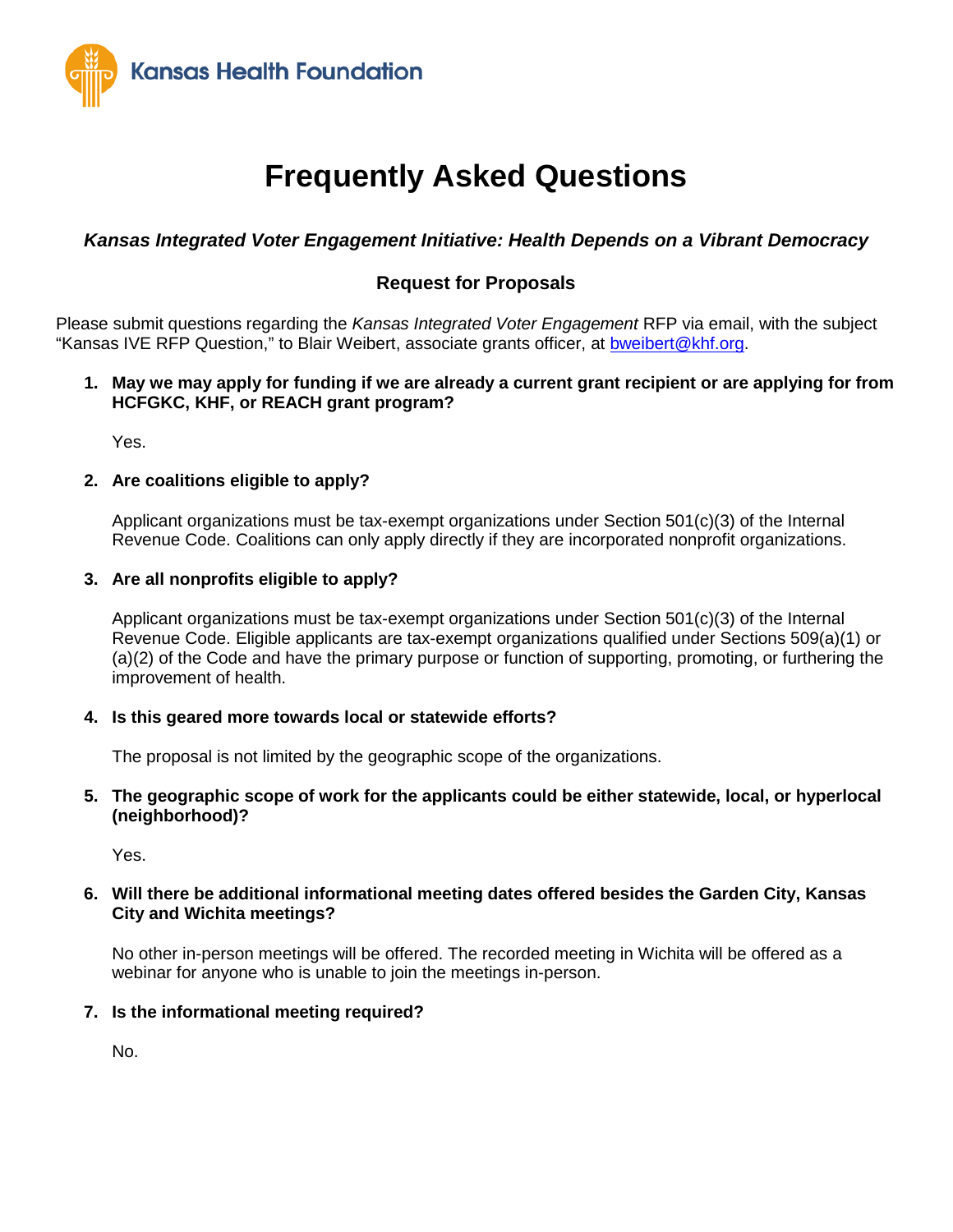

# **8. Will you be offering any type of web-based participation?**

The final informational meeting in Wichita on August  $11<sup>th</sup>$  will be recorded and is offered as a webinar for those who were not able to attend the meetings in Kansas City and Garden City, and cannot attend the final meeting in person. Email Dian Ringer, KHF program assistant, at *dringer@khf.org* for further information.

#### **9. Are financial reviews acceptable in place of a full audit?**

Yes.

### **10. Is an organization able to apply if it does not have an audit or most recent financial documents?**

Yes, but the funders may have more questions for them regarding their finances.

**11. Can a 509(a)(1) organization apply?**

Yes.

### **12. Can 501(c)4 organizations apply?**

No.

#### **13. Can organizations in both Kansas and Missouri apply for this initiative?**

As HCFGKC and REACH fund in both Kansas and Missouri, up to two of the ten grantees will be located in Missouri -- in Cass, Jackson, or Lafayette counties. As KHF funds only in Kansas, up to eight of the grantees will be located in Kansas.

#### **14. If an organization works only in one county, is that organization still eligible for this initiative?**

Yes.

#### **15. If an organization receives funding from a government entity, is that a problem?**

No.

#### **16. Should grantees plan for their own evaluation or will the foundations evaluate this initiative?**

The foundations will be working collaboratively with an evaluation team and grant awardees to plan, implement and share results of the assessment of this initiative and progress made toward objectives.

#### **17. Would the foundations consider a joint proposal from multiple organizations?**

No. Organizations can take a collaborative approach, but one organization has to be the lead applicant and will be considered the main grantee.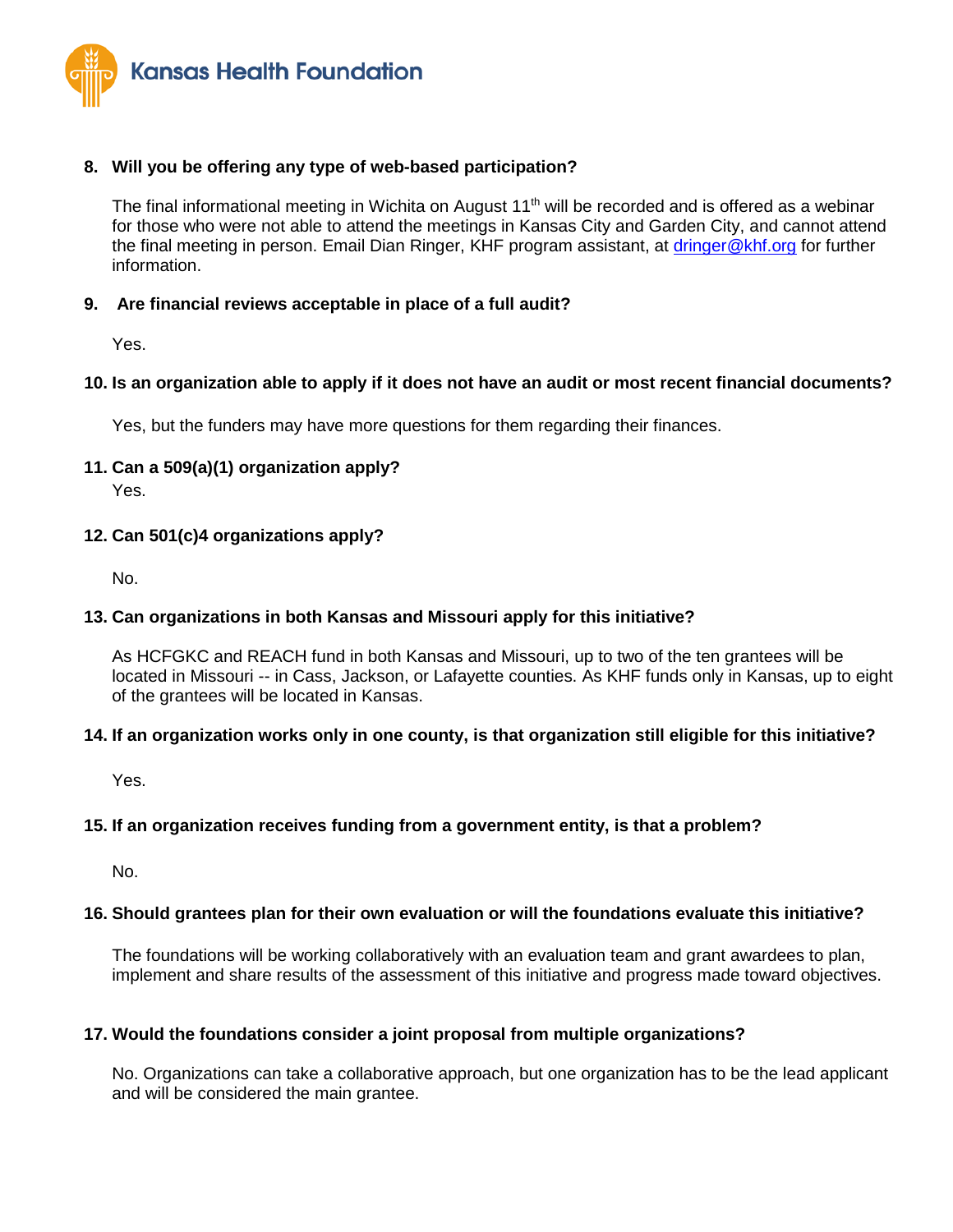

# **18. Are there health equity issues that are considered a higher priority as it relates to this initiative?**

No.

# **19. Can nonprofits partner with governmental agencies?**

Yes.

# **20. Should organizations account for all three grant years when writing their proposals?**

Yes. Organizations should submit budgets and objectives for all three grant years.

**21. Should applicants budget for mileage and hotel stays for the cohort retreat and annual inperson meetings?**

Yes.

# **22. Will the grantees be working together in some way? And if yes, how would the foundations like to see that play out?**

An important component of this initiative is the connections among the funded organizations, all three foundations, and other advocacy organizations across the state. This initiative will have certain elements built into it, such as convenings, group calls, and bringing people together, but it is also the work of grantees to connect with one another on their own.

# **23. Is this grant initiative a one-time opportunity or will it happen again?**

The boards of all three foundations approved this three-year initiative. It is unclear what will happen in the future.

# **24. What are the three proposal sections that will be awarded the most points?**

Applicant capacity and experience, issue area, and vision for Integrated Voter Engagement.

# **25. Are letters of support required?**

Letters of support are not required, but applicants are welcome to submit them from organizations they plan on partnering and/or working with.

# **26. KHF funded five mini-grants as a pilot prior to this initiative. Were there any best practices that emerged out of that initiative?**

Because this was a pilot on a very small scale, KHF did not put together anything formal in terms of lessons learned. All five grantees took very different approaches. KHF applied internal lessons learned when designing this initiative.